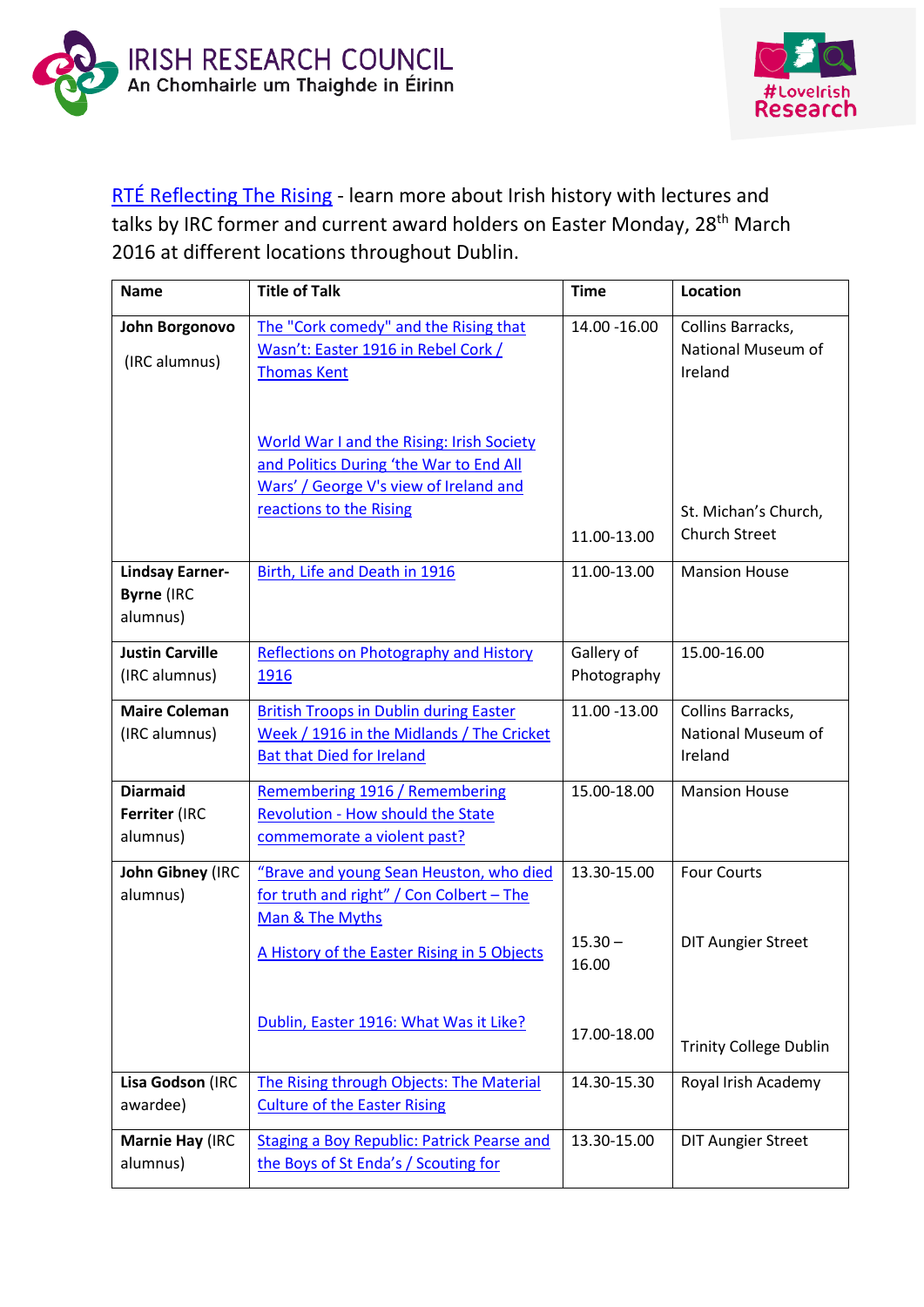

## IRISH RESEARCH COUNCIL<br>An Chomhairle um Thaighde in Éirinn



|                                              | Rebels: Na Fianna Eireann and the 1916<br><b>Rising</b>                                                                                                                                   |                    |                                              |
|----------------------------------------------|-------------------------------------------------------------------------------------------------------------------------------------------------------------------------------------------|--------------------|----------------------------------------------|
| John Horne (IRC<br>awardee)                  | World War One and the Rising / A War<br>Within A War? How the First World War<br><b>Influenced the Easter Rising</b>                                                                      | $14.00 -$<br>16.00 | <b>Trinity College Dublin</b>                |
| <b>Heather Jones</b><br>(IRC alumnus)        | <b>World War I and the Rising: Irish Society</b><br>and Politics During 'the War to End All<br>Wars' / George V's view of Ireland and<br>reactions to the Rising                          | 11.00-13.00        | St. Michan's Church,<br><b>Church Street</b> |
|                                              | World War One and the Rising / A War<br>Within A War? How the First World War<br><b>Influenced the Easter Rising</b>                                                                      | 14.00-16.00        | <b>Trinity College Dublin</b>                |
| <b>Margaret</b><br>Kelleher (IRC<br>alumnus) | Jumping into the GPO: "How women<br>entered male space in 1916" / Women,<br><b>Culture &amp; The Rising / Women,</b><br>Nationalism and Politics after the Easter<br><b>Rising</b>        | 11.00-13.30        | <b>DIT Aungier Street</b>                    |
| <b>Declan Kiberd</b><br>(IRC alumnus)        | A Poet's Revolt / The Rising: One Hundred<br>Years After / Choral Music                                                                                                                   | 15.00-17.00        | St. Michan's Church,<br><b>Church Street</b> |
| <b>Conor Kostick</b><br>(IRC alumnus)        | "I Did My Best": Edward Daly and the Four<br>Courts Battle / Miceál Ua hAnnracáin -<br><b>Novelist and Quartermaster</b>                                                                  | 15.30-17.00        | <b>Four Courts</b>                           |
| Laura<br><b>McAtackney</b><br>(IRC alumnus)  | Legion of the Excluded: What the 1916<br>Rebels Wore / Kilmainham Gaol Graffiti                                                                                                           | 11.00-12.30        | Royal Irish Academy                          |
| Fearghal<br><b>McGarry</b><br>(IRC alumnus)  | <b>Speaking Forever: The Abbey Rebels /</b><br>Representing the Rising: The Visual Arts in<br><u>1916</u>                                                                                 | 15.00-16.30        | <b>Gresham Hotel</b>                         |
| <b>Claire McGing</b><br>(IRC alumnus)        | Jumping into the GPO: "How women<br>entered male space in 1916" / Women,<br><b>Culture &amp; The Rising / Women,</b><br><b>Nationalism and Politics after the Easter</b><br><b>Rising</b> | 11.00-13.30        | <b>DIT Aungier Street</b>                    |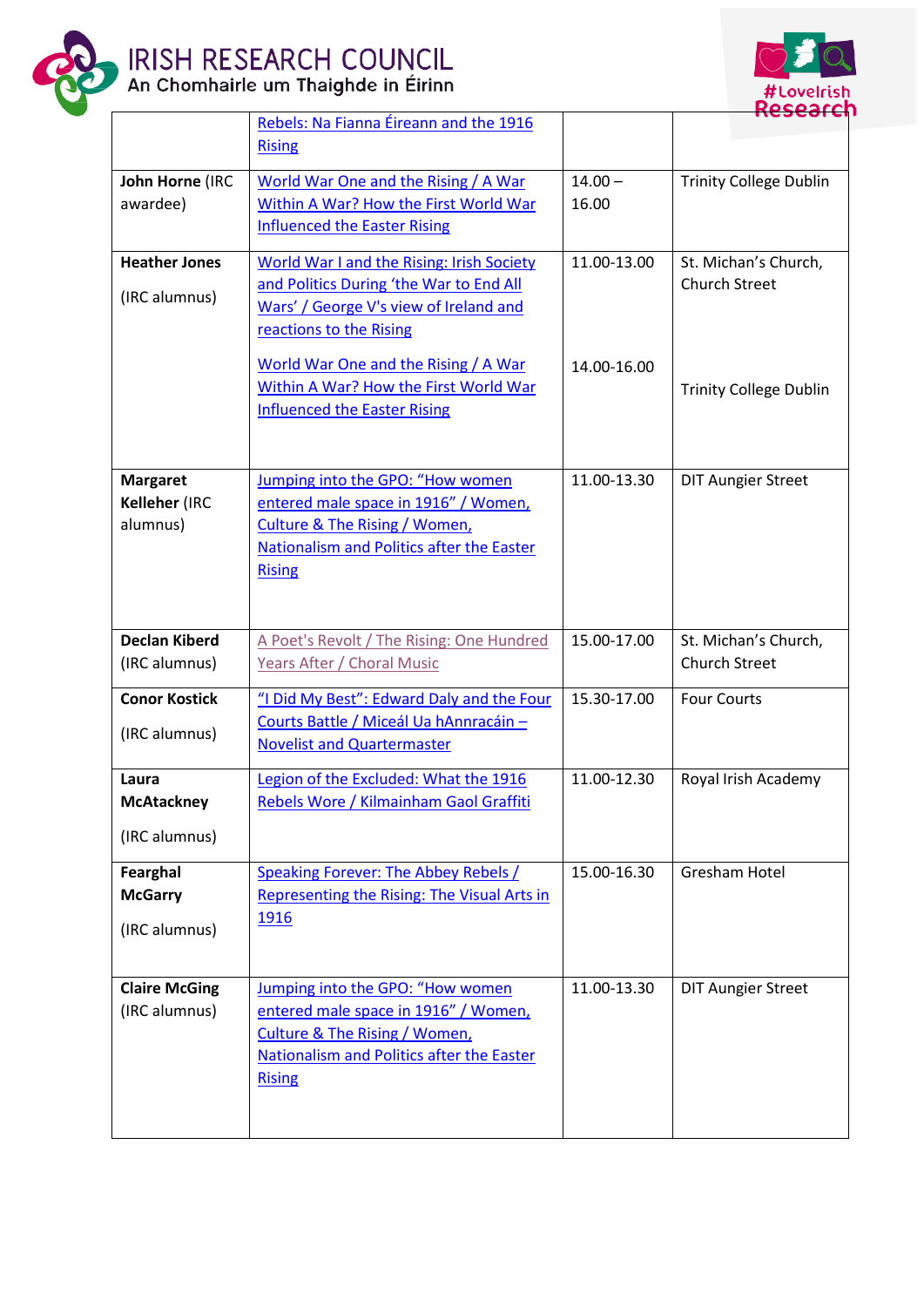

## IRISH RESEARCH COUNCIL<br>An Chomhairle um Thaighde in Éirinn



| <b>Conor Morrissey</b>                 | <b>Protestant Rebels in 1916</b>                                                                                                                                                               | 15.15 - 16.00 | <b>Trinity College Dublin</b>                      |
|----------------------------------------|------------------------------------------------------------------------------------------------------------------------------------------------------------------------------------------------|---------------|----------------------------------------------------|
| (IRC awardee)                          |                                                                                                                                                                                                |               |                                                    |
| <b>Eve Morrison</b><br>(IRC alumnus)   | Voicing 1916: Personal Testimonies of the<br><b>Easter Rising / Jesuit involvement and</b><br>reaction to the 1916 Rising: Eyewitness<br>Diary                                                 | 13.00-15.00   | National Library of<br>Ireland                     |
| <b>Conor Mulvagh</b><br>(IRC alumnus)  | Reassessing the military achievements of<br>the 1916 Rebels<br><b>Reacting to the Rising: British government</b>                                                                               | 14.00         | Collins Barracks,<br>National Museum of<br>Ireland |
|                                        | and Irish Rebellion                                                                                                                                                                            | 17.00-17.45   | <b>Four Courts</b>                                 |
| Eunan O'Halpin<br>(IRC alumnus)        | Beyond Ireland's Shores / Intelligence &<br><b>The Rising</b><br>"How My Suffragette Grandmother                                                                                               | 11.00-12.30   | <b>Trinity College Dublin</b>                      |
|                                        | <b>Became an Enthusiast for Revolutionary</b><br>Nationalism, and other Revolutionary<br>Relatives"                                                                                            | 13.00-14.00   |                                                    |
|                                        | Who Fears to Speak of 1916?                                                                                                                                                                    | 17.00-18.00   |                                                    |
| <b>Jacinta Prunty</b><br>(IRC awardee) | Would Home Rule have delivered the<br>same? / Closest to the Action in 1916:                                                                                                                   | 11.00-12.30   | <b>Four Courts</b>                                 |
| Ciarán Reilly (IRC<br>alumnus)         | <b>Dubliners Speak Up</b><br>From a Whisper to a Roar: Monaghan, the<br>1916 Rising and its commemoration in<br>1966/ 'It started with a bang': 1916 and<br>Edenderry - a Midlands Perspective | 11.00-13.00   | <b>DIT Aungier Street</b>                          |